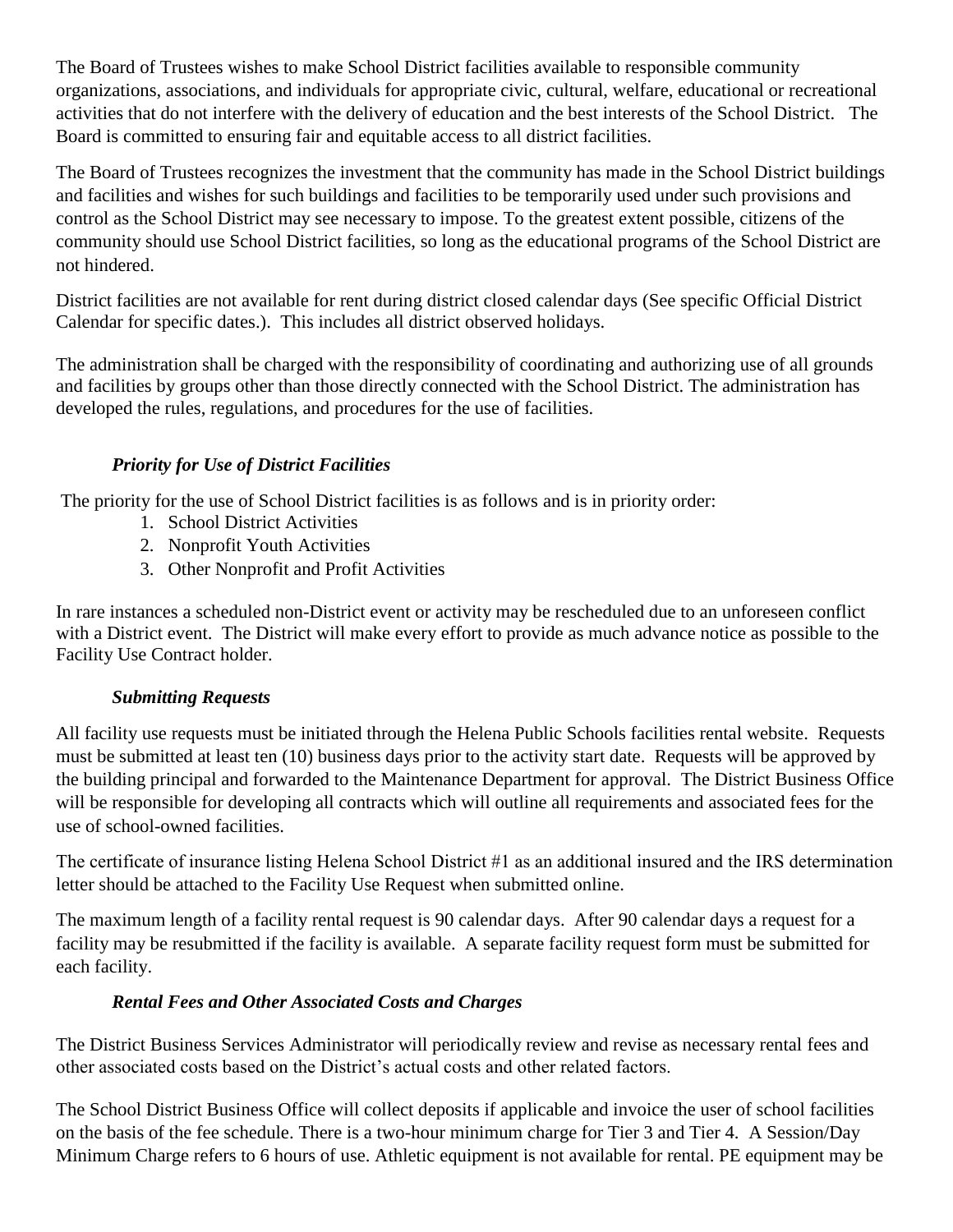available at the discretion of the Building Principal. Generally, teacher classrooms are not available but can be approved at the discretion of the Building Principal. Requests for school classrooms should be discussed with the Building Principal first.

School spaces available for rent include gyms, common areas, and libraries. Auditoriums are also available for rent and may require additional fees including but not limited to; stage lighting and technician fees. Exceptions may be made by the building principal and/or the Facilities and Transportation Director.

ACTIVITIES SURCHARGE - All contracts include an \$30.00 surcharge per activity to help fund student activities and sports. This funding will supplement the Activities Department and will be used to purchase supplies and equipment for all students and activities including sports, debate, music, speech, cheerleading, dance, and other student activities. This fee cannot be waived or voided.

## *Custodial and Technology Fees*

Tiers 2-5 may be subject to custodial and/or technology fees which will be determined when contracts are being prepared or an activity is being scheduled. These additional fees may also be assessed if more than one location is required for an event or an event involves more than 100 participants.

The use of school equipment such as computers, TVs, media equipment, sound systems, scoreboards, auditorium stage props, stage lighting, etc., shall only be permitted if included in the RENTAL OF SCHOOL FACILITIES REQUEST FORM and upon evidence by the applicant that such equipment is operated only by competent and trained personnel or someone hired from the School District.

## *Liability Insurance*

The district requires groups to supply documented proof of liability insurance coverage with the district as a named insured in the amount of \$1,000,000 combined single limit per occurrence / \$1,000,000 annual aggregate for Tiers Two, Three, Four and Five.

Any exception to the insurance requirement for Tier 2 applicants must be reviewed and approved by the Superintendent.

# *Custodial Staff*

A custodian or other authorized staff member who is not participating in the activity may be required to be on the premises when any group is using the school buildings. The cost of the custodian will be included in the final contract if applicable.

# *Keyless Entry / Facility Access*

For some locations the District may issue a contract holder a keyless entry fob which is programmed to allow access to the building for the times agreed to in the rental contract. If a fob is misplaced or lost during the rental period, please notify the Facilities Office at **406.324.1720** or as soon as possible so the fob can be deactivated. This will prevent unauthorized access occurring under the contract renters name. Within five business days of the conclusion of the rental the fob must be returned to the District Facilities Office at 1201 Boulder Avenue. A \$10.00 fee will be charged for unreturned or lost fobs.

Propping external building doors open is strictly prohibited and violates the District's safety and security protocols. Violating these protocols may result in the termination of the user or group's Facility Use Contract.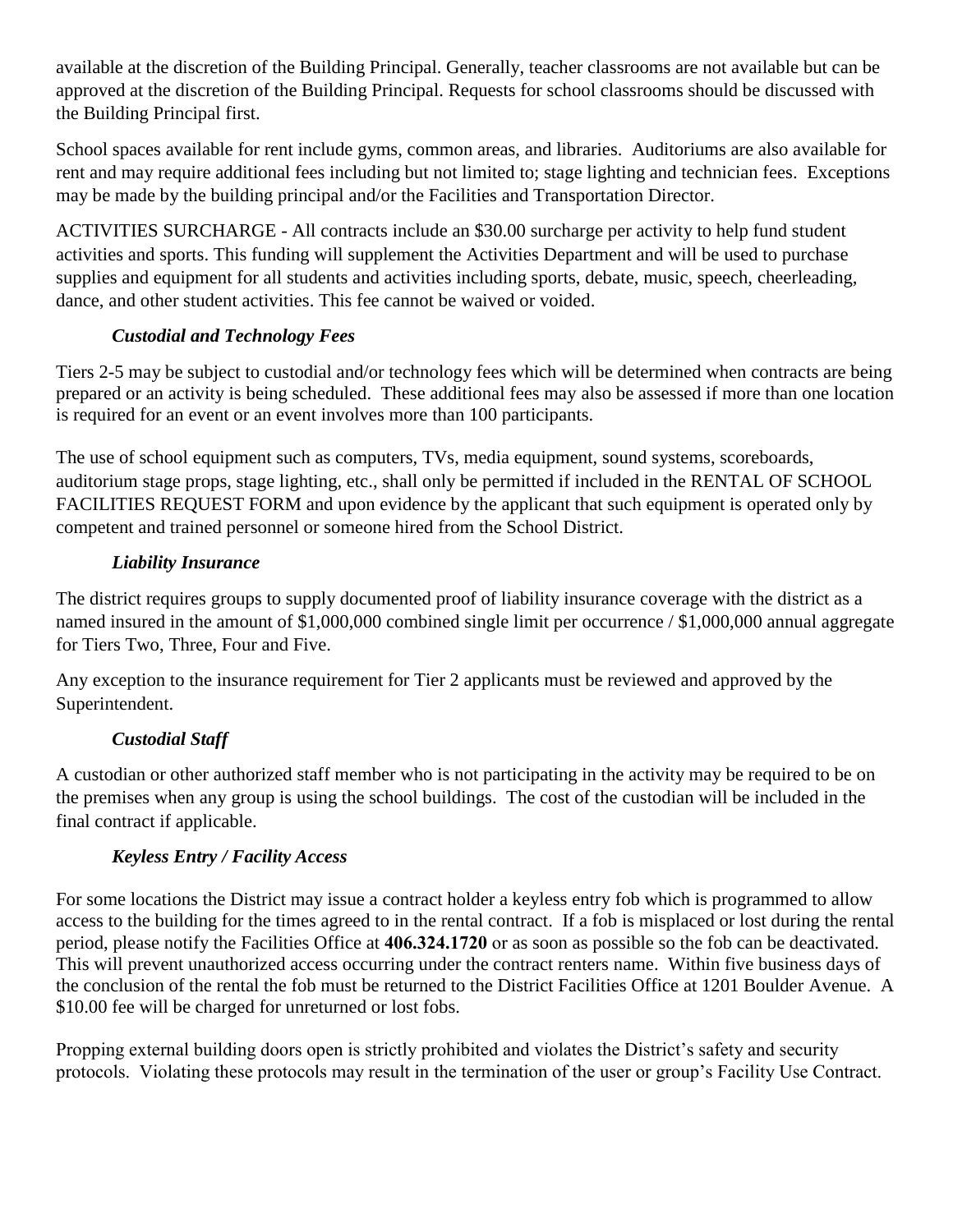## *Supervision and Maintenance of Rented Facilities*

Sponsoring organizations and groups using facilities shall provide enough competent help and/or special supervision. The amount of adequate supervision shall be agreed upon at the time the contract is issued. Groups are expected to leave facilities in the condition in which they found them. Should the district find the facility in an unacceptable condition as a result of the rental, the individual or group who signed the rental contract may be assessed a charge. Additionally, the individual or group may also be denied access to district facilities in the future.

No functional alteration of the premises or functional changes in the use of such premises shall be made without specific written consent of the District.

School property must be protected from damage and mistreatment and ordinary precautions for cleanliness maintained. Groups shall be responsible for the condition in which they leave the school facilities. In cases where school property has been damaged or abused beyond normal wear, the same shall be paid for by the organization involved.

Groups that have been excluded from other community facilities because of damage will not be allowed to rent District facilities.

## *Behavior Expectations / Code of Conduct*

Inappropriate behavior by any party using a facility under a Facility Use Contract may result in the termination of the contract. The District Facilities Department will make the final determination regarding the termination of a contract based on recommendations from building administrators and/or program supervisors.

## *Cancellations*

If an individual, group or organization is unable to use a facility they have reserved they must notify the District Business Office immediately. Failure to notify may result in cancellation of the user or organization's Facility Use Contract.

## *Compliance with Applicable Laws, Regulations and Policies*

School District facilities will only be rented to groups or organizations that agree to comply in all respects with all applicable laws, statutes, regulations, ordinances and policies. In particular, that neither it nor its employees or agents will refuse, withhold, or deny any of its services, goods, facilities, advantages, or privileges because of race, color, religion, creed, political ideas, sex, age, marital status, physical or mental disability, or national origin, and that it will not publish, circulate, issue, display, post, or mail a written or printed communication, notice or advertisement which states or implies that any of the services, goods, facilities, advantages, or privileges offered by it while in School District facilities will be refused, withheld, or denied because of race, color, religion, creed, political ideas, sex, age, marital status, physical or mental disability, or national origin.

#### *Alcohol, Drugs, Tobacco and Tobacco Innovations*

Alcoholic beverages, tobacco / tobacco innovations, and illegal narcotics (including medical marijuana) shall **not** be permitted in school facilities or on school property at any time.

#### *Property Damage or Loss*

All contract holders using school facilities shall hold the district and its agents free and without harm from any loss, damage or liability of expense that may arise during, or be caused in any way, by such use or occupancy of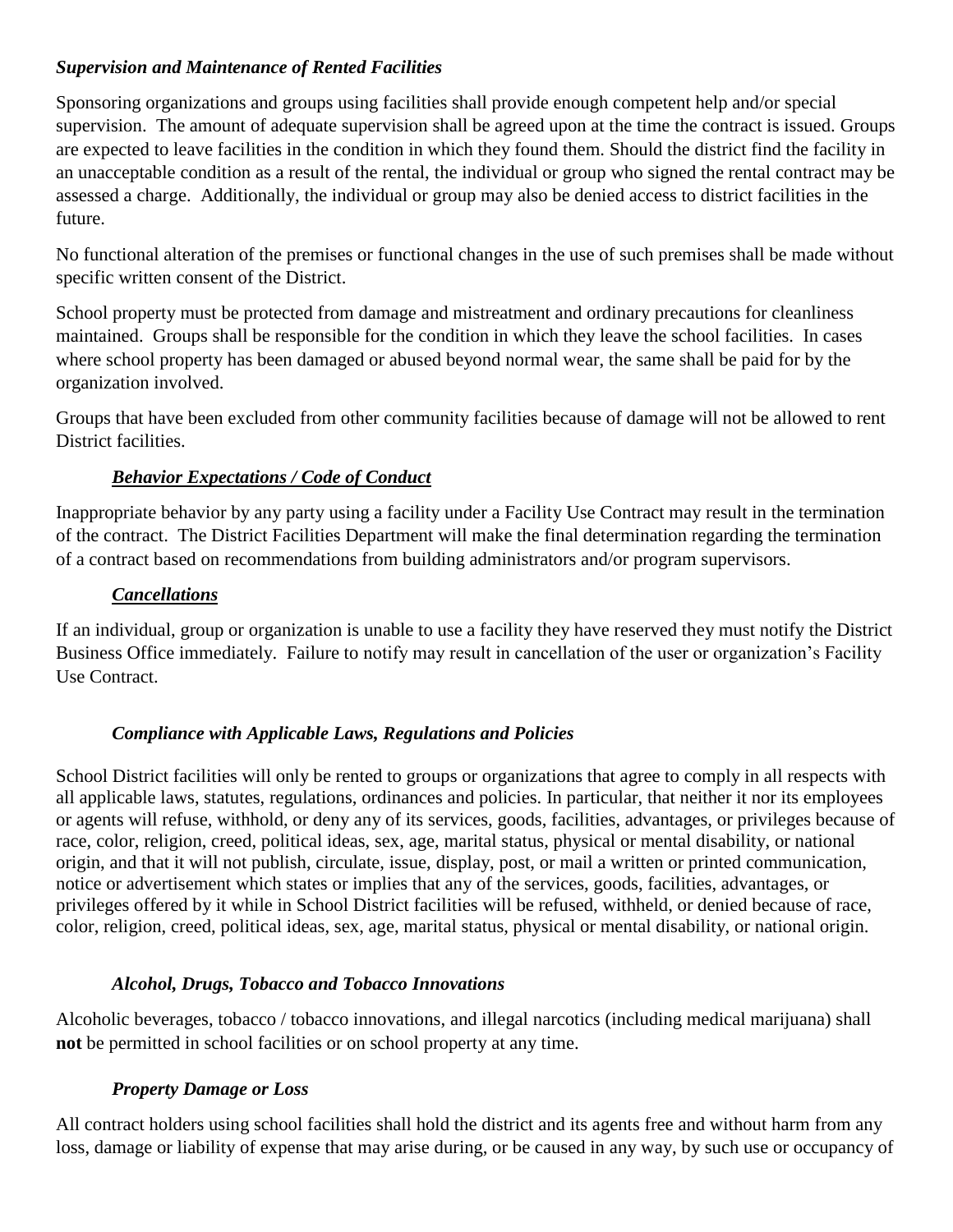school facilities. In the event that property loss or damage is incurred during such use or occupancy, the amount of damage shall be decided by the Superintendent and the individual or group who signed the rental contract will be billed for said loss or damage.

The use of the District's playing fields must be appropriate and compatible with each playing field and its surrounding area, and appropriate rental rate schedules may apply. The use of playing fields must not result in construction, damage or undue wear or pose a hazard to children or others. Activities which endanger others or cause damage to fields and lawns are prohibited. Should damage to fields or lawns occur, the Superintendent shall make a reasonable effort to obtain restitution for any damage from the group or organization that signed the rental contract.

Helena Public Schools (HPS) reserves the right to deny requests for facility use based on past performance/compliance issues or a determination of organizational mission that is incongruent with that of the Helena Public Schools. Additionally, HPS reserves the right to perform routine risk analyses on facility use requests on a case-by-case basis and assess appropriate fees or deposits on new or unique requests.

The Board of Trustees authorizes the Superintendent to make final decisions on use of school facilities by any group.

# **AGREEMENT TO CONDITIONS OF USE OF HELENA SCHOOL DISTRICT #1**

On behalf of the organization or group (user), I hereby attest to the following:

- 1. The user has read the Helena School District Facilities Policies/Procedures "Rental and Use of School Facilities Administrative Procedure" and has and fully understands its contents. The User agrees to abide by all terms, conditions, and limitations set forth in the Procedure.
- 2. The User understands that the School District reserves the right to cancel this agreement at any time in the event of an emergency (as determined by the School District Administration) or under any circumstances where the School District requires the use of the facility for its own activities.
- 3. The User agrees to promptly make payment to the School District for any charges, reimbursements or other fees required of the User under the terms of the Procedure. The actual cost, which will be calculated after the event is completed will be used to adjust the final billing, with the exception of any extraordinary costs including, but not limited to the kind listed in paragraph 5 below.
- 4. The User agrees to pay a deposit, if required in cash or check by the date required by the Business Office. The User understands that this deposit will first be credited to any charges, reimbursements, or other fees required of the User under the terms of the Procedure and that any remaining balance will be returned to the User. In the event that applicable charges, reimbursements of other fees required of the User under the terms of the Procedure exceed this deposit amount, the User agrees to promptly make payment of that excess to the School District.
- 5. The User agrees to indemnify and hold the School District and its agents and employees harmless for and from any and all loss, including attorney's fees, damages, expenses, and liability arising out of its use of School property. The User also agrees to pay for any damages to School District facilities, furniture, or equipment arising out of its use of School property, whether such damage was accidental or deliberate. The cost of damages will be based on repair or replacement cost, the choice of which is at the School Districts discretion.
- 6. The User shall provide the School District with a certificate of insurance. Said certificate shall name the School District as an additional insured. Such certificate shall show coverage for comprehensive general liability insurance for injuries to or death of any person or damage to or loss of property arising out of or in any way resulting from the described use of the facility. Said insurance shall provide for amounts not less than \$1,000,000 for bodily injury or death to any one person, \$1,000,000 for all bodily injuries and death resulting from any one accident and \$1,000,000 for property damage in any one accident or the policy may provide a per